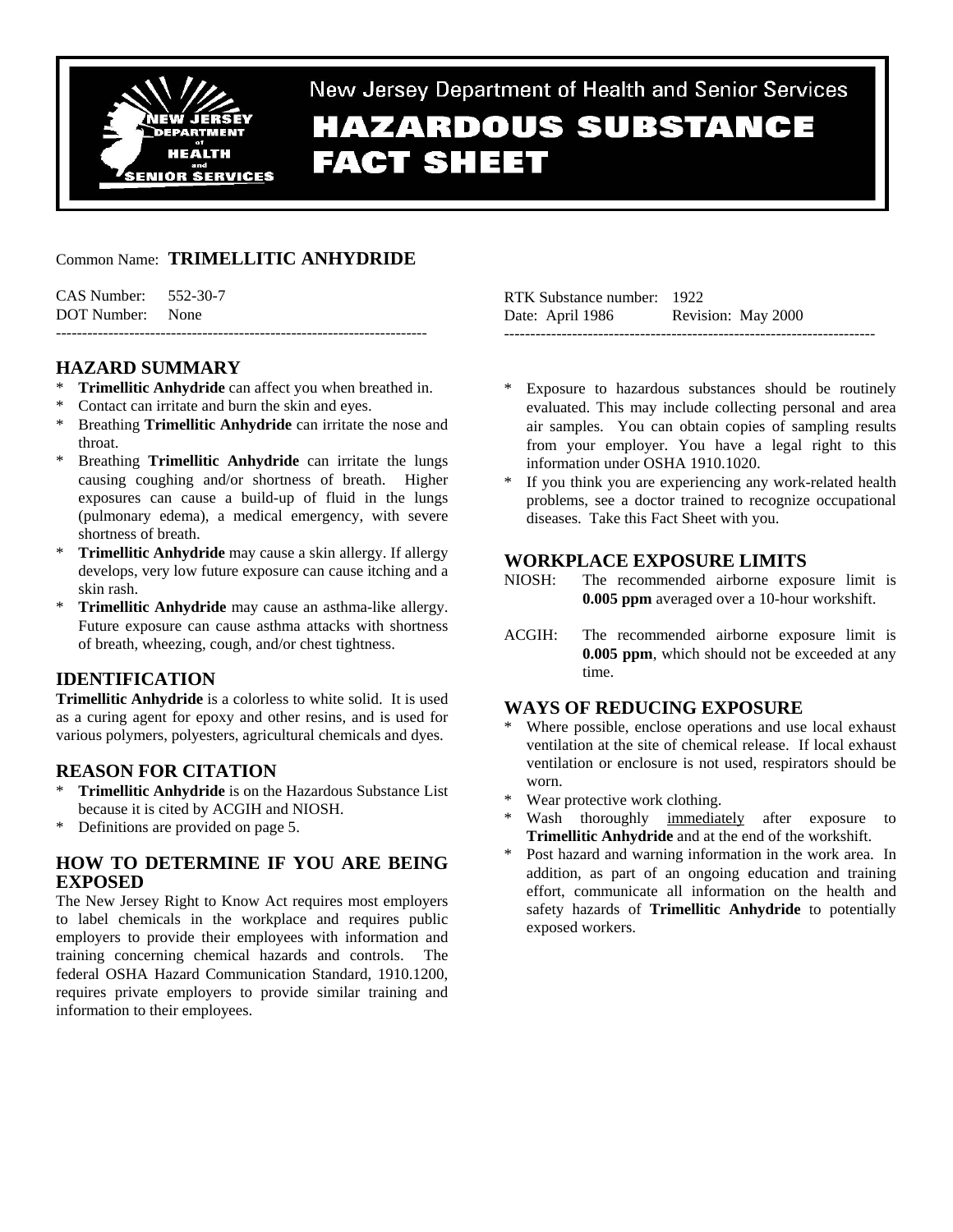# **TRIMELLITIC ANHYDRIDE** *page 2 of 6*

This Fact Sheet is a summary source of information of all potential and most severe health hazards that may result from exposure. Duration of exposure, concentration of the substance and other factors will affect your susceptibility to any of the potential effects described below.

---------------------------------------------------------------------------

#### **HEALTH HAZARD INFORMATION**

#### **Acute Health Effects**

The following acute (short-term) health effects may occur immediately or shortly after exposure to **Trimellitic Anhydride**:

- Contact can irritate and burn the skin and eyes.
- Breathing **Trimellitic Anhydride** can irritate the nose and throat.
- \* Breathing **Trimellitic Anhydride** can irritate the lungs causing coughing and/or shortness of breath. Higher exposures can cause a build-up of fluid in the lungs (pulmonary edema), a medical emergency, with severe shortness of breath.

#### **Chronic Health Effects**

The following chronic (long-term) health effects can occur at some time after exposure to **Trimellitic Anhydride** and can last for months or years:

#### **Cancer Hazard**

According to the information presently available to the New Jersey Department of Health and Senior Services, **Trimellitic Anhydride** has not been tested for its ability to cause cancer in animals.

#### **Reproductive Hazard**

There is no evidence that **Trimellitic Anhydride** affects reproduction. This is based on test results presently available to the New Jersey Department of Health and Senior Services from published studies.

#### **Other Long-Term Effects**

- **Trimellitic Anhydride** may cause a skin allergy. If allergy develops, very low future exposure can cause itching and a skin rash.
- \* **Trimellitic Anhydride** may cause an asthma-like allergy. Future exposures can cause asthma attacks with shortness of breath, wheezing, cough, and/or chest tightness.

#### **MEDICAL**

#### **Medical Testing**

Before beginning employment and at regular times after that, the following are recommended:

\* Lung function tests. These may be normal if the person is not having an attack at the time of the test.

If symptoms develop or overexposure is suspected, the following is recommended:

- Evaluation by a qualified allergist, including careful exposure history and special testing, may help diagnose skin allergy.
- \* Consider chest x-ray after acute overexposure.

Any evaluation should include a careful history of past and present symptoms with an exam. Medical tests that look for damage already done are not a substitute for controlling exposure.

Request copies of your medical testing. You have a legal right to this information under OSHA 1910.1020.

#### **Conditions Made Worse by Exposure**

Because smoking can cause heart disease, as well as lung cancer, emphysema, and other respiratory problems, it may worsen respiratory conditions caused by chemical exposure. Even if you have smoked for a long time, stopping now will reduce your risk of developing health problems.

# **WORKPLACE CONTROLS AND PRACTICES**

Unless a less toxic chemical can be substituted for a hazardous substance, **ENGINEERING CONTROLS** are the most effective way of reducing exposure. The best protection is to enclose operations and/or provide local exhaust ventilation at the site of chemical release. Isolating operations can also reduce exposure. Using respirators or protective equipment is less effective than the controls mentioned above, but is sometimes necessary.

In evaluating the controls present in your workplace, consider: (1) how hazardous the substance is, (2) how much of the substance is released into the workplace and (3) whether harmful skin or eye contact could occur. Special controls should be in place for highly toxic chemicals or when significant skin, eye, or breathing exposures are possible.

In addition, the following control is recommended:

Where possible, automatically transfer **Trimellitic Anhydride** from drums or other storage containers to process containers.

Good **WORK PRACTICES** can help to reduce hazardous exposures. The following work practices are recommended:

- Workers whose clothing has been contaminated by **Trimellitic Anhydride** should change into clean clothing promptly.
- \* Do not take contaminated work clothes home. Family members could be exposed.
- Contaminated work clothes should be laundered by individuals who have been informed of the hazards of exposure to **Trimellitic Anhydride**.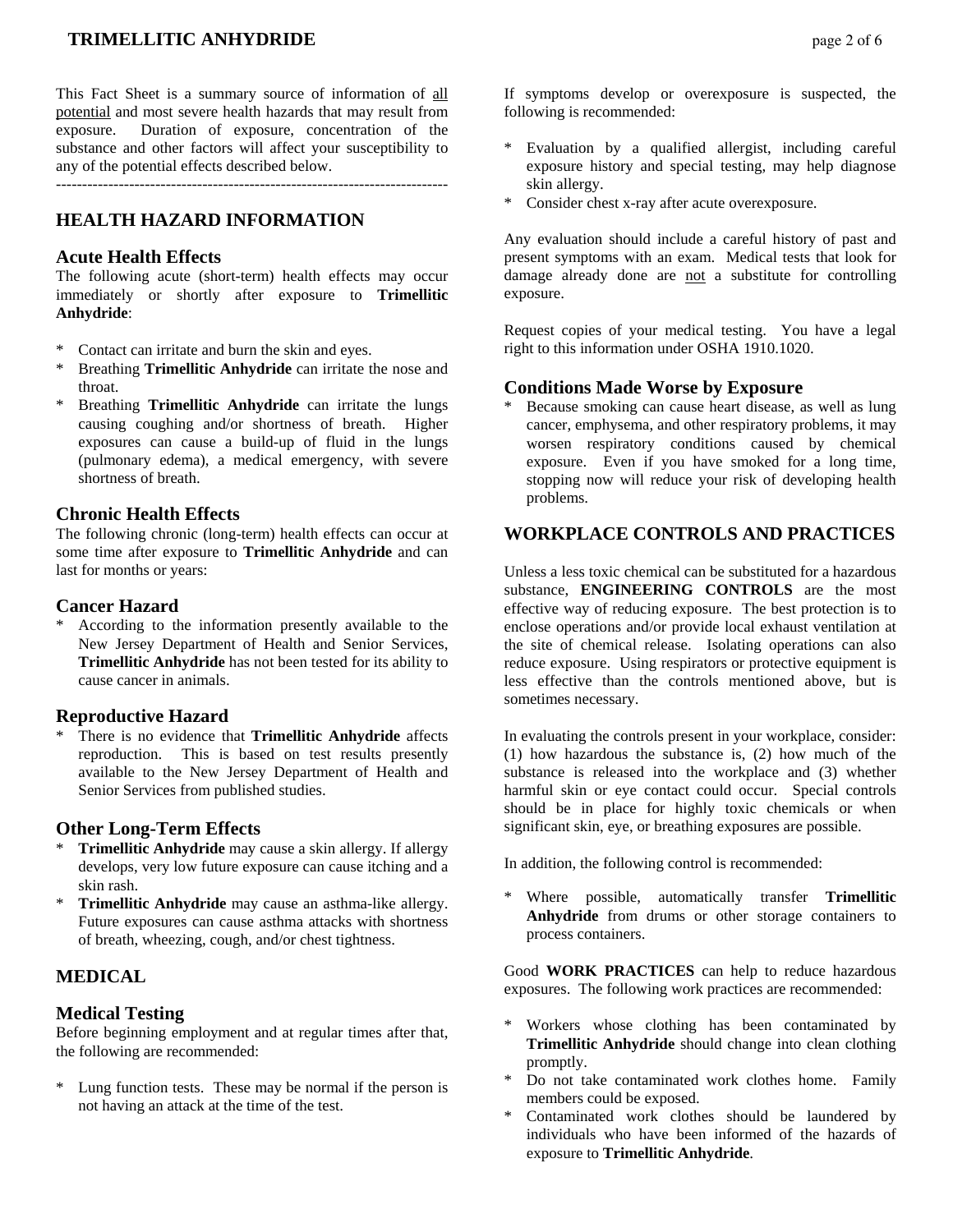- Eye wash fountains should be provided in the immediate work area for emergency use.
- If there is the possibility of skin exposure, emergency shower facilities should be provided.
- \* On skin contact with **Trimellitic Anhydride**, immediately wash or shower to remove the chemical. At the end of the workshift, wash any areas of the body that may have contacted **Trimellitic Anhydride**, whether or not known skin contact has occurred.
- \* Do not eat, smoke, or drink where **Trimellitic Anhydride** is handled, processed, or stored, since the chemical can be swallowed. Wash hands carefully before eating, drinking, smoking, or using the toilet.
- \* Use a vacuum or a wet method to reduce dust during clean-up. DO NOT DRY SWEEP.

# **PERSONAL PROTECTIVE EQUIPMENT**

WORKPLACE CONTROLS ARE BETTER THAN PERSONAL PROTECTIVE EQUIPMENT. However, for some jobs (such as outside work, confined space entry, jobs done only once in a while, or jobs done while workplace controls are being installed), personal protective equipment may be appropriate.

OSHA 1910.132 requires employers to determine the appropriate personal protective equipment for each hazard and to train employees on how and when to use protective equipment.

The following recommendations are only guidelines and may not apply to every situation.

#### **Clothing**

- \* Avoid skin contact with **Trimellitic Anhydride**. Wear acid-resistant gloves and clothing. Safety equipment suppliers/manufacturers can provide recommendations on the most protective glove/clothing material for your operation.
- \* All protective clothing (suits, gloves, footwear, headgear) should be clean, available each day, and put on before work.

#### **Eye Protection**

- Wear impact resistant eye protection with side shields or goggles.
- \* Wear a face shield along with goggles when working with corrosive, highly irritating or toxic substances.
- Contact lenses should not be worn when working with this substance.

# **Respiratory Protection**

#### **IMPROPER USE OF RESPIRATORS IS DANGEROUS.**

Such equipment should only be used if the employer has a written program that takes into account workplace conditions, requirements for worker training, respirator fit testing and medical exams, as described in OSHA 1910.134.

Where the potential exists for exposure over **0.005 ppm**, use a MSHA/NIOSH approved supplied-air respirator with a full facepiece operated in a pressure-demand or other positive-pressure mode. For increased protection use in combination with an auxiliary self-contained breathing apparatus operated in a pressure-demand or other positivepressure mode.

#### **QUESTIONS AND ANSWERS**

- Q: If I have acute health effects, will I later get chronic health effects?
- A: Not always. Most chronic (long-term) effects result from repeated exposures to a chemical.
- Q: Can I get long-term effects without ever having shortterm effects?
- A: Yes, because long-term effects can occur from repeated exposures to a chemical at levels not high enough to make you immediately sick.
- Q: What are my chances of getting sick when I have been exposed to chemicals?
- A: The likelihood of becoming sick from chemicals is increased as the amount of exposure increases. This is determined by the length of time and the amount of material to which someone is exposed.
- Q: When are higher exposures more likely?
- A: Conditions which increase risk of exposure include dust releasing operations (grinding, mixing, blasting, dumping, etc.), other physical and mechanical processes (heating, pouring, spraying, spills and evaporation from large surface areas such as open containers), and "confined space" exposures (working inside vats, reactors, boilers, small rooms, etc.).
- Q: Is the risk of getting sick higher for workers than for community residents?
- A: Yes. Exposures in the community, except possibly in cases of fires or spills, are usually much lower than those found in the workplace. However, people in the community may be exposed to contaminated water as well as to chemicals in the air over long periods. This may be a problem for children or people who are already ill.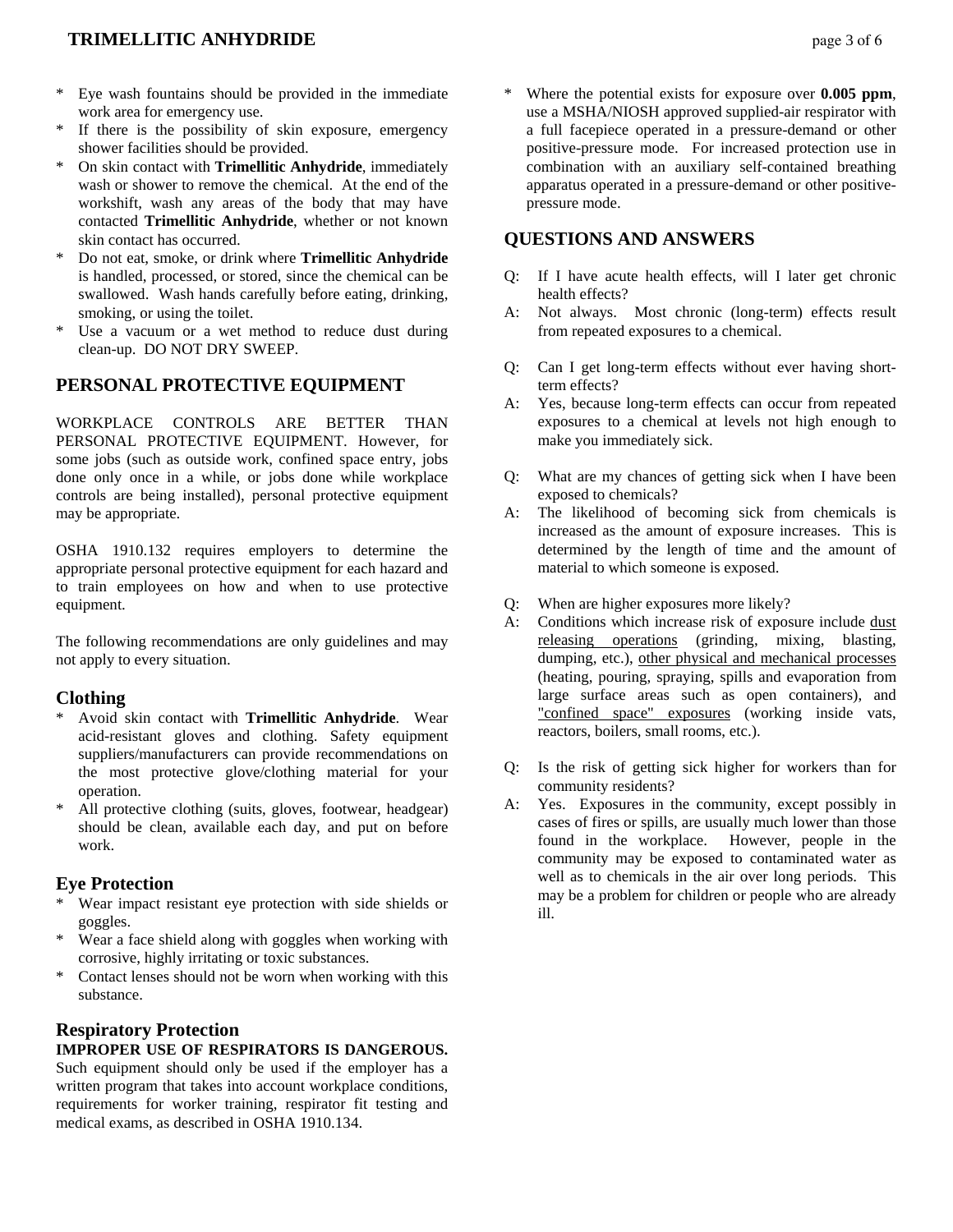#### --------------------------------------------------------------------------- The following information is available from:

 New Jersey Department of Health and Senior Services Occupational Health Service PO Box 360 Trenton, NJ 08625-0360 (609) 984-1863 (609) 292-5677 (fax)

Web address: http://www.state.nj.us/health/eoh/odisweb/

#### **Industrial Hygiene Information**

Industrial hygienists are available to answer your questions regarding the control of chemical exposures using exhaust ventilation, special work practices, good housekeeping, good hygiene practices, and personal protective equipment including respirators. In addition, they can help to interpret the results of industrial hygiene survey data.

#### **Medical Evaluation**

If you think you are becoming sick because of exposure to chemicals at your workplace, you may call personnel at the Department of Health and Senior Services, Occupational Health Service, who can help you find the information you need.

#### **Public Presentations**

Presentations and educational programs on occupational health or the Right to Know Act can be organized for labor unions, trade associations and other groups.

#### **Right to Know Information Resources**

The Right to Know Infoline (609) 984-2202 can answer questions about the identity and potential health effects of chemicals, list of educational materials in occupational health, references used to prepare the Fact Sheets, preparation of the Right to Know survey, education and training programs, labeling requirements, and general information regarding the Right to Know Act. Violations of the law should be reported to (609) 984-2202.

---------------------------------------------------------------------------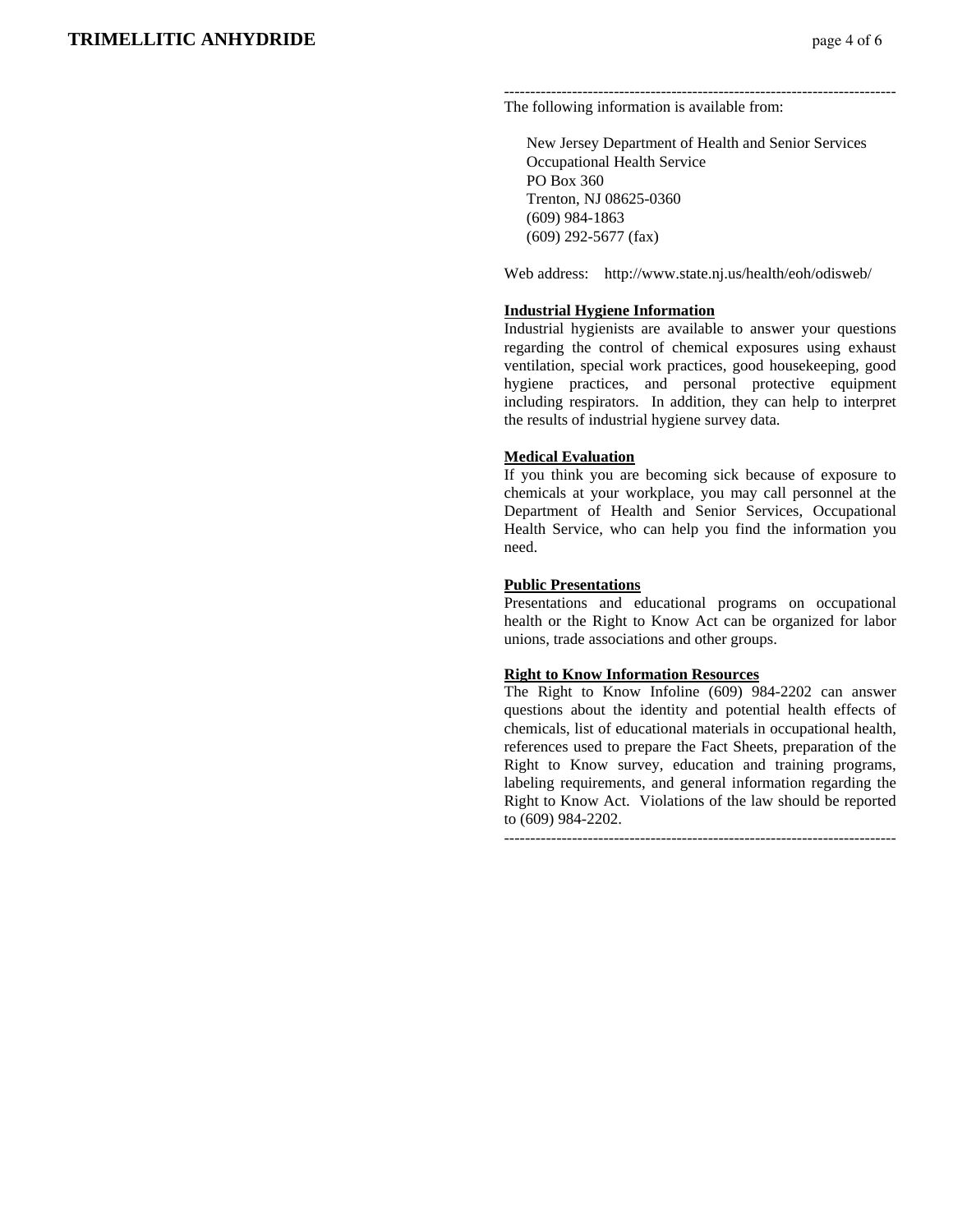#### **TRIMELLITIC ANHYDRIDE** *page 5 of 6*

#### **DEFINITIONS**

**ACGIH** is the American Conference of Governmental Industrial Hygienists. It recommends upper limits (called TLVs) for exposure to workplace chemicals.

A **carcinogen** is a substance that causes cancer.

The **CAS number** is assigned by the Chemical Abstracts Service to identify a specific chemical.

A **combustible** substance is a solid, liquid or gas that will burn.

A **corrosive** substance is a gas, liquid or solid that causes irreversible damage to human tissue or containers.

**DEP** is the New Jersey Department of Environmental Protection.

**DOT** is the Department of Transportation, the federal agency that regulates the transportation of chemicals.

**EPA** is the Environmental Protection Agency, the federal agency responsible for regulating environmental hazards.

A **fetus** is an unborn human or animal.

A **flammable** substance is a solid, liquid, vapor or gas that will ignite easily and burn rapidly.

The **flash point** is the temperature at which a liquid or solid gives off vapor that can form a flammable mixture with air.

**HHAG** is the Human Health Assessment Group of the federal EPA.

**IARC** is the International Agency for Research on Cancer, a scientific group that classifies chemicals according to their cancer-causing potential.

A **miscible** substance is a liquid or gas that will evenly dissolve in another.

**mg/m3** means milligrams of a chemical in a cubic meter of air. It is a measure of concentration (weight/volume).

**MSHA** is the Mine Safety and Health Administration, the federal agency that regulates mining. It also evaluates and approves respirators.

A **mutagen** is a substance that causes mutations. A **mutation** is a change in the genetic material in a body cell. Mutations can lead to birth defects, miscarriages, or cancer.

**NAERG** is the North American Emergency Response Guidebook. It was jointly developed by Transport Canada, the United States Department of Transportation and the Secretariat of Communications and Transportation of Mexico. It is a guide for first responders to quickly identify the specific or generic hazards of material involved in a transportation incident, and to protect themselves and the general public during the initial response phase of the incident.

**NCI** is the National Cancer Institute, a federal agency that determines the cancer-causing potential of chemicals.

**NFPA** is the National Fire Protection Association. It classifies substances according to their fire and explosion hazard.

**NIOSH** is the National Institute for Occupational Safety and Health. It tests equipment, evaluates and approves respirators, conducts studies of workplace hazards, and proposes standards to OSHA.

**NTP** is the National Toxicology Program which tests chemicals and reviews evidence for cancer.

**OSHA** is the Occupational Safety and Health Administration, which adopts and enforces health and safety standards.

**PEOSHA** is the Public Employees Occupational Safety and Health Act, a state law which sets PELs for New Jersey public employees.

**ppm** means parts of a substance per million parts of air. It is a measure of concentration by volume in air.

A **reactive** substance is a solid, liquid or gas that releases energy under certain conditions.

A **teratogen** is a substance that causes birth defects by damaging the fetus.

**TLV** is the Threshold Limit Value, the workplace exposure limit recommended by ACGIH.

The **vapor pressure** is a measure of how readily a liquid or a solid mixes with air at its surface. A higher vapor pressure indicates a higher concentration of the substance in air and therefore increases the likelihood of breathing it in.